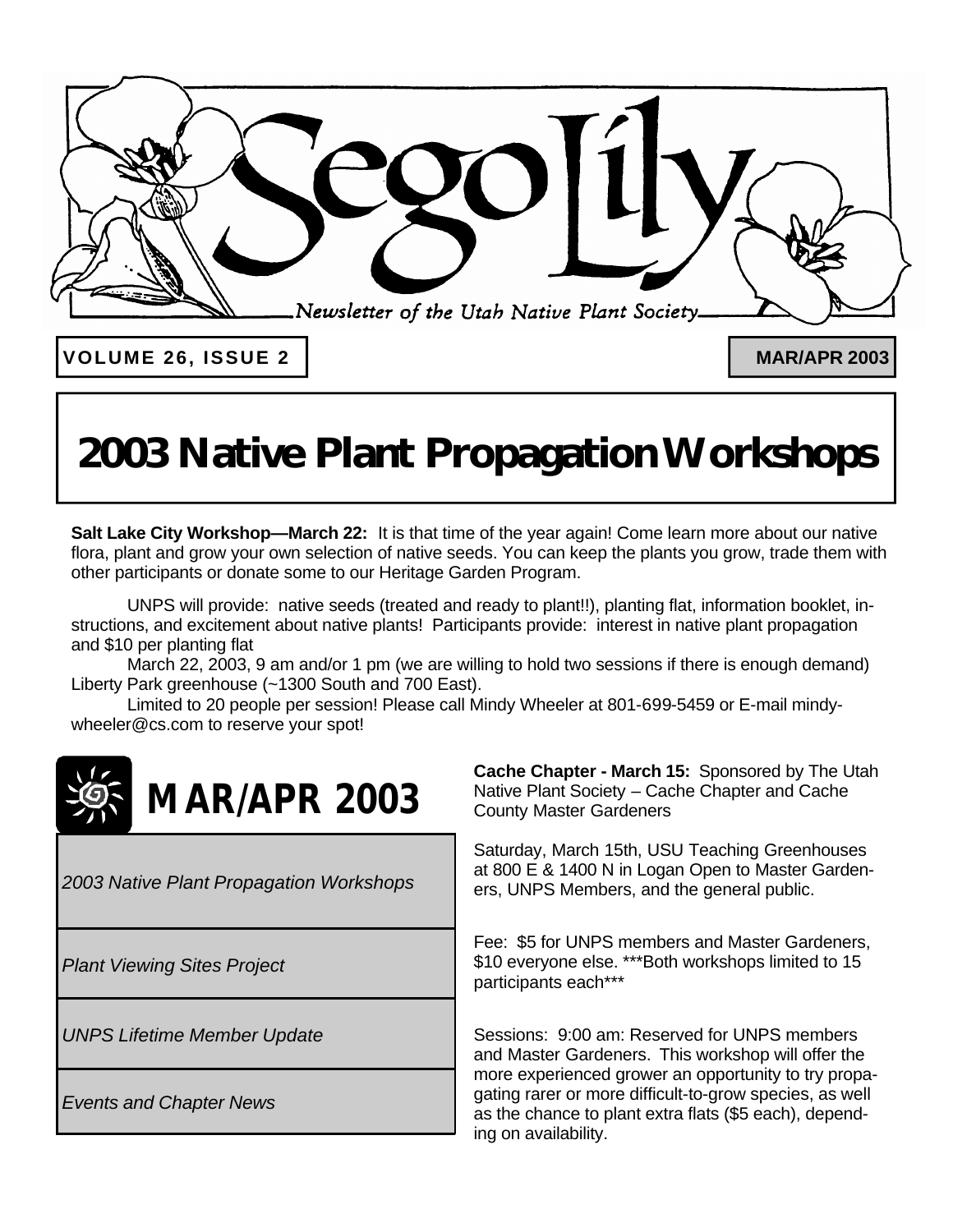### **Native Plant Workshops, Cache Chapter cont.**

1:00 pm: Open to anyone. The workshop will start with classroom instruction (workbook included) tailored to those new to growing Utah's native plants. You'll learn about each species we have chosen to grow this year as well as many of the secrets to successfully growing natives. You then will be able to plant prepared seeds in a special flat to take home and watch grow.

PREREGISTRATION IS REQUIRED. To sign up, please call Evelyn at the Cache County Extension office at 435-752-6263. If you attended last year's workshop, you'll see that we've halved the price this year to those of you who have worked hard to support Master Gardeners and the UNPS. The \$5 just about covers our costs.

For further info: Steven R. Ripple,Phone: 435-752-2732 steveripple@attbi.com, or Tami Coleman, (435) 258-0303, petetami@hotmail.com

**Utah Valley Workshop—March 8:** The workshop will be held at the Shrub Sciences Lab, 735 N. 500 E. in Provo. The date of the workshop is March 8, 1-3 pm. Please send \$10.00 to Celeste Kennard, 801- 377-5918, 160 N. 400 East, Provo, UT 84606 to reserve a slot. We are only presenting one workshop this year and enrollment is limited to 20 people.

## **Plant Viewing Sites Project (Plant Identification for Dummies)**

*by Jess Wagstaff*

Plants need friends and protectors but in order to be a friend you must first get to know the plant. In addition, to do that you have to find it. Maps and checklists are useful but often lack sufficient detail. I am here proposing a database of well-marked places in the state with lists and descriptions of plants found at each site. Each place should have such distinctive landmarks that the exact spot can easily be located within a few feet by even the most geographically challenged among us. Robert Louis Stevenson in Treasure Island taught us that X marks the spot. The treasure we seek is worth more than gold. I want to see it right under my nose. Roger Tory Peterson taught us how to know one when we see one and how to tell it from similar plants. I think his idea will fly.

 Each viewing site should be publicly accessible with safe parking. Some can be on trails but most of them should be reachable by Arthritic Arthur. Spots like Albion Basin, Tony Grove and Bonneville Shoreline Trail come to mind. But these are big areas. Each of them could have several viewing sites. There are many other potential sites, e.g., Lookout Pass, Fish Springs, Crystal Peak, and Point of the Mountain. Did you say THE Point of the Mountain south of the prison? Yes, there are hundreds of beautiful plants that bloom there in the middle of the hottest driest summers. Even their names, Golden Aster and Blazing Star, are beautiful. Of course, the sites need to be on side roads or rest stops. There are enough accidents already on the Interstate; we do not need to encourage more.

 Each plant should be listed with its distinctive field marks. How does this gray shrub differ from all of the other gray shrubs? What role does this plant play in the big picture? For out native plants, think water conservation if beauty itself is not sufficient reward to satisfy you.

 Details need to be worked out but we can start now and get fancy as we grow. Databases are marvelous devices that can expand forever. Cross-references can be put in for such things as maps, photos, and interesting information about each place. Nature didn't make any bad places.

If these ideas interest you then email me at or telephone me at 801-785-5660 and away we go!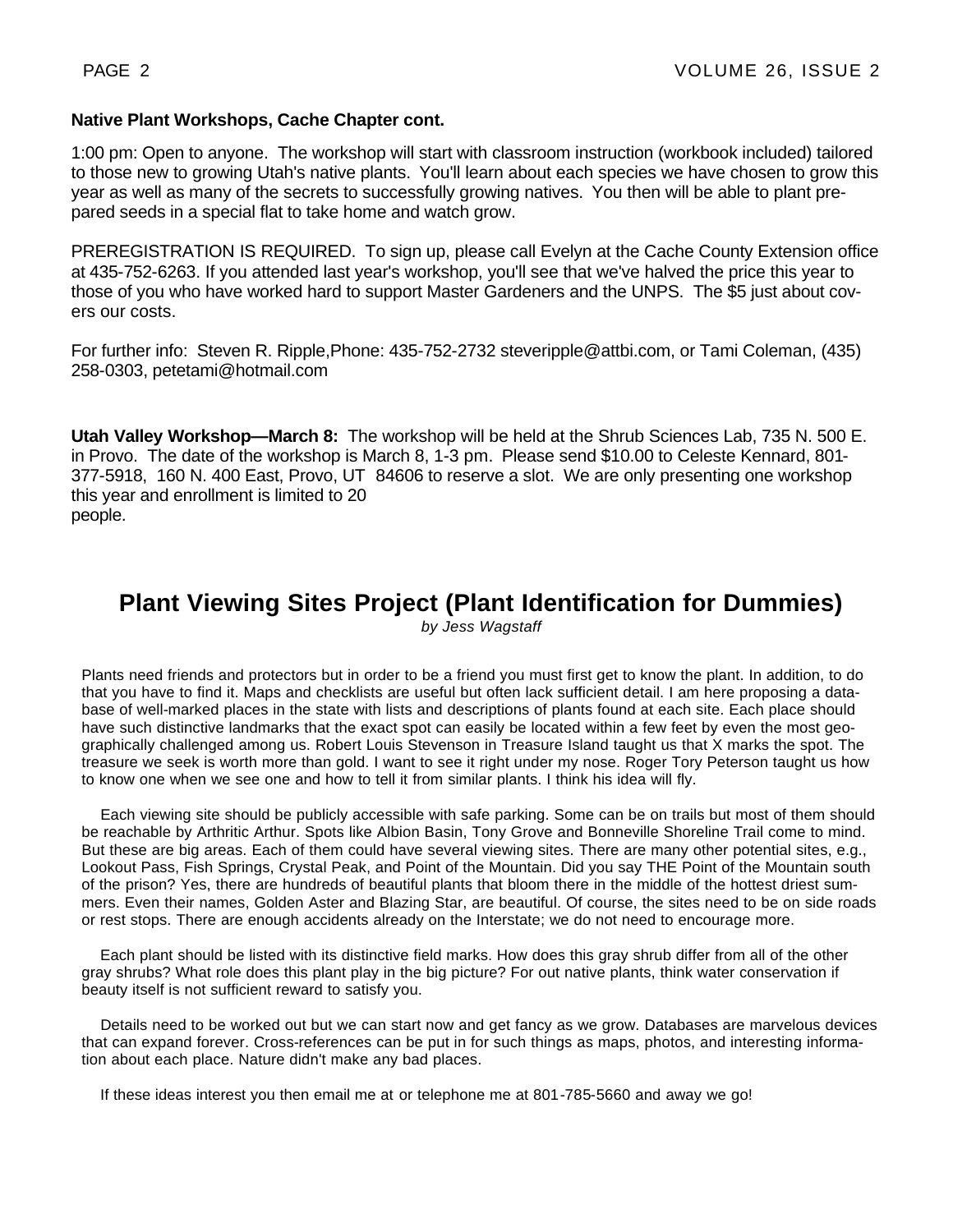## **UNPS Lifetime Member Update**

Four of our members joined UNPS "for life" in either late December/early January and in celebration of our 25th year as an organization: **Margaret Malm, Bill Varga, Anne Desjardins & Tim Slocum, and Tony Frates**

They join the following lifetime members: **Rick DeLappe and Cheryl Decker, Larry and Corky England, Karen Halliday, J. Keith & Lillian Hayes, Leila Shultz, Phil Wannamaker**

We appreciate the support that these members have shown in the Utah Native Plant Society and these funds will be put to good use. Members are encouraged to consider joining the growing ranks of lifetime Utah native plant advocates (see the January/February 2003 newsletter for all of the reasons why). To become a lifetime member, you can send a check for \$250 to:

Utah Native Plant Society, P.O. Box 520041, Salt Lake City UT 84152-0041 Or go to our web site at www.unps.org and click on Membership and then Membership (Renewal or New) Application and scroll down to "Lifetime" and click on PayPal to pay via credit card.

## **New Center for Plant Conservation Website**

T. LOUIS, Mo., Feb. 18, 2003 - The Center for Plant Conservation has launched a new Web site that provides comprehensive information about the country's native, imperiled plants. The plant profiles, available at www.centerforplantconservation.org and http://www.centerforplantconservation.org, include photos of plants in the National Collection of Endangered Plants. Each profile contains a description of the plant, its distribution and conservation status. A complete bibliography follows each plant profile, and the pages contain more than 5,000 references. "We are delighted to maintain such a vast educational resource on our Web site," said Kathryn L. Kennedy, Ph.D., president and executive director of the Center. "The Web site gives people throughout the world the opportunity to learn about the imperiled plant resources in the United States." Each plant profiled is included in the Center's National Collection of Endangered Plants. The Collection, one of the largest of its kind in the world, contains plant material for more than 600 of the country's most imperiled native plants. An important conservation resource, the Collection is a back-up in case a species becomes extinct or no longer reproduces in the wild. Its also an important resource for the scientific study of plant rarity, rare plant life cycles and rare plant storage and germination requirements. The Center offers donors the opportunity to make a personal investment in plant conservation by sponsoring a plant in the National Collection. Chicago Botanic Garden, partnering with the University of Illinois - Chicago, coordinated the project. The Center's participating institutions, located across the country, supplied content and photographs for the profiles. Funding for this project came from the Institute of Museum and Library Services. The Center for Plant Conservation is dedicated solely to preventing the extinction of America's imperiled, native flora. The center is a network of more than 30 of America's leading botanical institutions. By conducting conservation programs in horticulture, research, awareness and information exchange, the center's network is striving to save America's rarest plants from being lost forever. For more information about the Center for Plant Conservation, please visit the Web site at

www.centerforplantconservation.org

http://www.centerforplantconservation.org.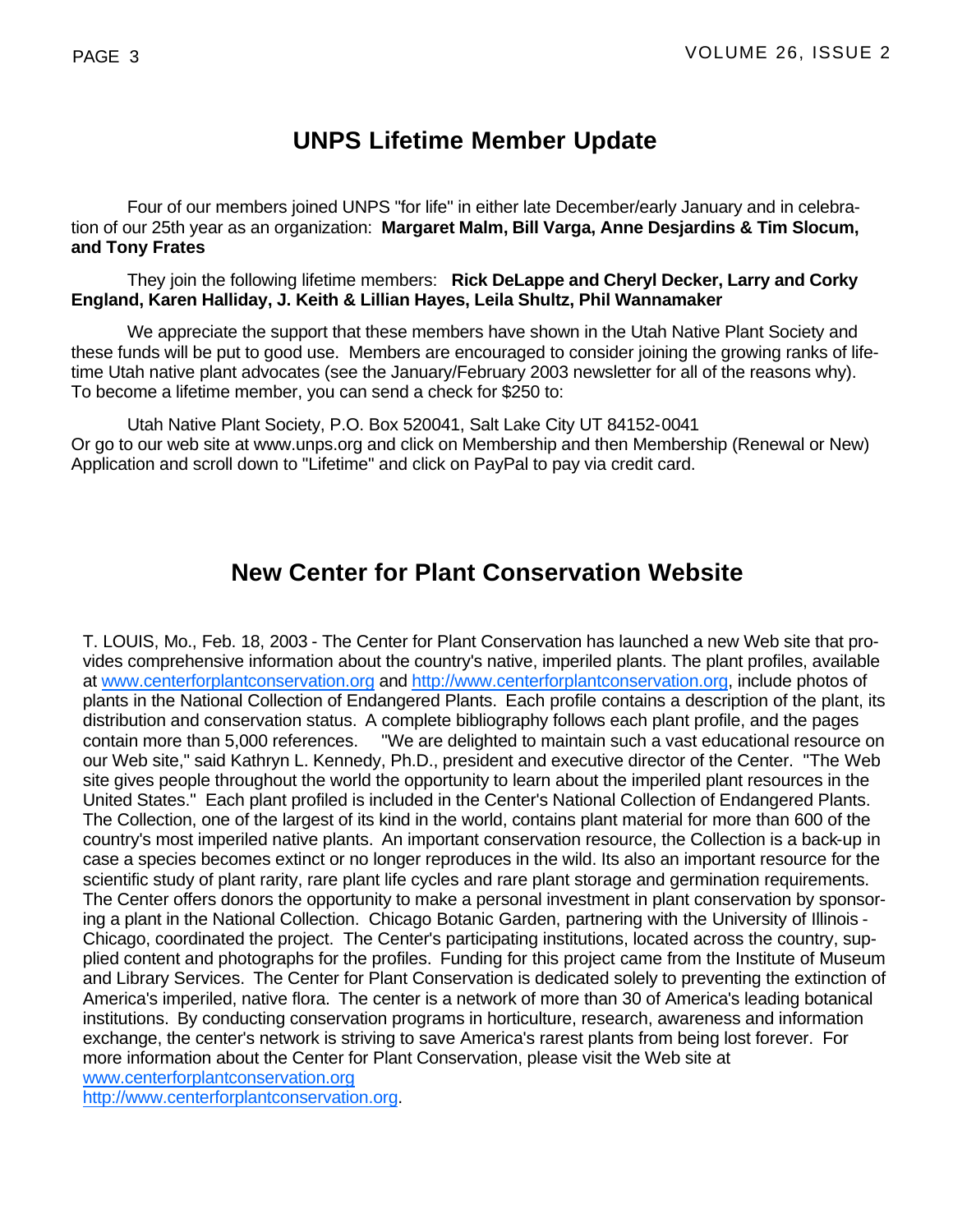### VOLUME 26, ISSUE 2 PAGE 4



# **Events and Chapter News**

#### **Gorgeous Utah Native Plants for Landscaping**

Free class at Jordan Valley Water Conservancy District. Taught by Susan Meyer. Saturday, April 12th, 10 to noon. Registration is required. Call 1-877-728-3420.

#### **Great Plants to Replace Your Bluegrass Lawn**

Free class at Jordan Valley Water Conservancy District. Taught by David Rice. Thursday, April 17th, 6-8 pm. Registration is required. Call 1-877-728-3420.

#### **Tree Selection and Care for Salt Lake**

Free class at Jordan Valley Water Conservancy District. Taught by Anne Dorsey. Saturday, April 26th, 10 to noon. Registration is required. Call 1-877-728-3420.

#### **Utah Valley Chapter Meetings**

Our chapter of the Utah Native Plant Society will be holding its first general potluck and meeting of 2003. The date is February 21, starting at 6 p.m. with the potluck dinner, then at 7 p.m. with the meeting. The location will be the conference room of the Federal Building, 88 West 100 North in Provo.

Terri, our Volunteer Coordinator, will update us on recent and future volunteer activities. We will discuss holding a chapter seed and plant exchange, and organizing a website-based seed exchange for the UNPS. Other possible topics include holding a plant sale, and propagation workshops.

This is the first of four planned chapter meetings in 2003. The others will be held in May, August and November. We are trying for the third Fridays of those months. Mark your calendars!

#### **Refuge Discovery Weekend Seminars**

In celebration of the 100th anniversary of the establishment of the first national wildlife refuge, the Fish Springs National Wildlife Refuge, in conjunction with the Utah Museum of Natural History will be sponsoring Refuge

Discovery Weekend on May 10-11, 2003. Over the course of those two days, the Refuge will offer "mini seminars" on a wide array of natural history topics.

These seminars will be primarily in-the-field on the Refuge and will be conducted by some of Utah's foremost experts. One of the seminars offered will be field/ethnobotany and will be co-instructed by Ann Kelsey, Curator of the Garrett Herbarium and Elaine York, Conservation Programs Manager for the Utah Office of the Nature Conservancy.

Other activities include a group potluck, a evening campfire presentation on the amazing story of your national wildlife refuge system, and a star and planet gazing program put on by the Clark Planetarium. More information can be obtained on the Refuge's website at http://fishsprings.fws.gov or by contacting the Refuge during from 7:30 am to 4 pm Mon-Fri. at (435)831-5353, ext. 4.

#### **Wetlands meetings**

Beginning on the last Thursday of February, the Society of Wetland Scientists will be initiating a series of talks and field trips on high altitude wetlands in Utah. The first talk will be by Steve Jensen on the hydrology of Albion Basin and Brighton Canyon, Thursday 27 Feb 2003 at the Salt Lake Public Library, Conference Room B, 209 East 500 South, Salt Lake City, UT.

Prior to the meeting, you are welcome to meet for dinner and social at 73 E. 400 South at Taj India (just a block west of the library/SLC Building and on the north side of 4th - yes, they have vegetarian)

The next talk will be on willow taxonomy and ecology by Sherel Goodrich, on March 27 at 7:00 at the Heber Ranger District in Heber.

There will also be at least two field trips to the Strawberry Valley streams to look at riparian ecology (one at elevations @ 7,000; and one at 9,000'+) and other talks on this topic. Please email either Leslie Gecy at lesliegecy@aol.com or Ann Neville (president-elect of the SWS) at kanevill@kennecott.com if you plan on attending either of the lectures so that we can make sure that there is sufficient space. This will be particularly important for the talk in Heber as the room only holds approx 15 people. Also please email if you would like to be put on the list for future talks and field trips.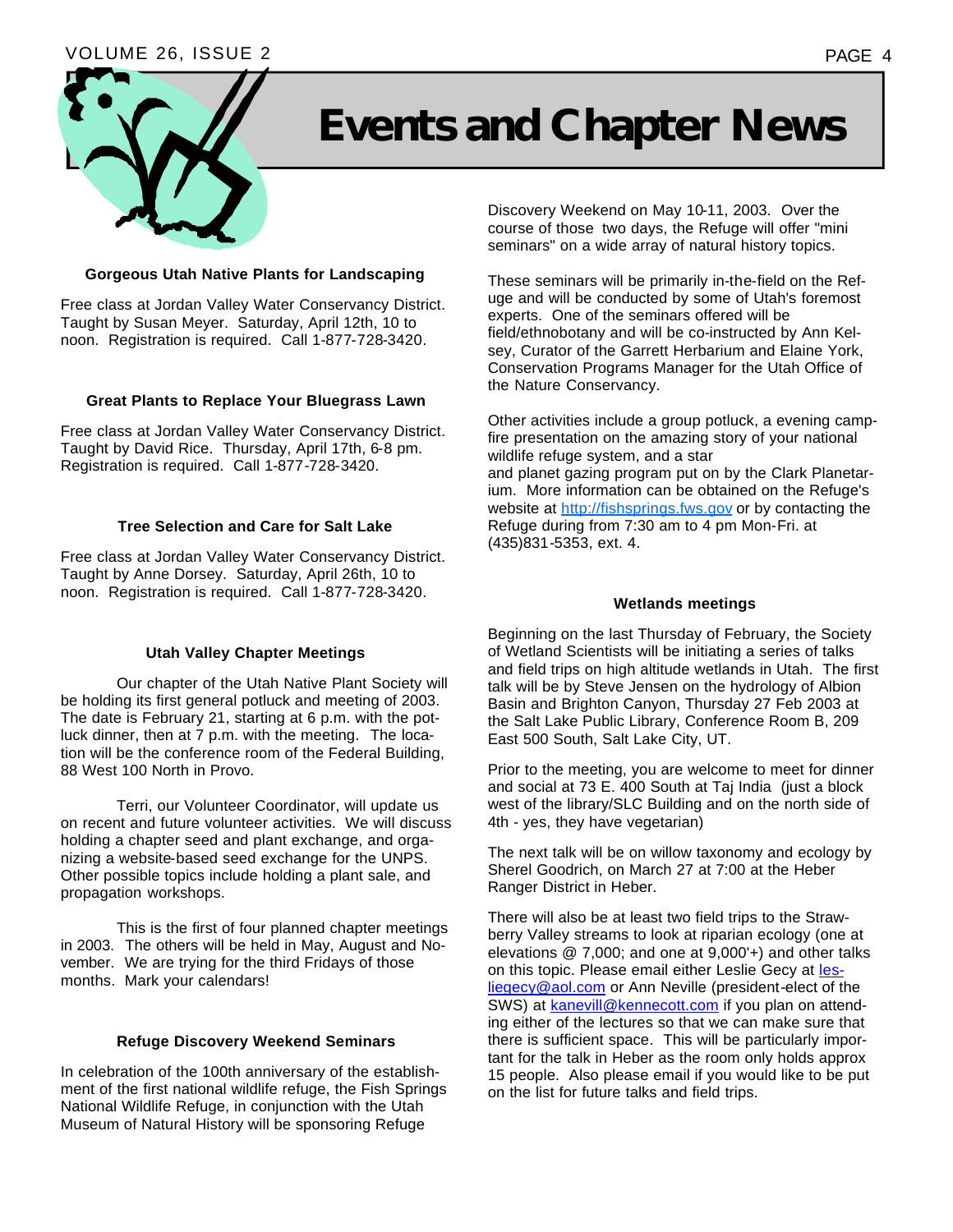#### **Rock Canyon Volunteer Projects – 2003 Schedule**

 All projects will begin at **9:00 a.m.** We will usually finish around 1:00 p.m. Volunteers do not need to come to crew leader meetings – unless you would like to be a crew leader! Please wear appropriate clothing. Layers (a t-shirt, then sweater, then coat) are great in case a project gets changed! We may go from warm greenhouse to cold canyon without notice. Last year a lot of people got cold or hot or couldn't work because they were unprepared. Hats are good!Please bring water bottles to drink – dehydration is no fun and we want you to have fun!Please bring work gloves if you have them or can borrow them. *Thank you for your help and enthusiasm!!*

| Jan. 25       | Fire pits, trails          | Rock Canyon Trailhead |
|---------------|----------------------------|-----------------------|
| Feb. 22       | Tree planting party!       | Rock Canyon Trailhead |
| Mar. 1        | <b>Crew Leader meeting</b> | F. S. Shrub Lab       |
| Mar. 8        | Planting out               | Rock Canyon Trailhead |
| Mar. 22       | Planting out               | Rock Canyon Trailhead |
| Mar. 29       | Planting out               | Rock Canyon Trailhead |
| Apr. 5        | Fire pits, trails          | Rock Canyon Trailhead |
| Apr. 12       | Fire pits, trails          | Rock Canyon Trailhead |
| Apr. 26       | Fire pits, trails          | Rock Canyon Trailhead |
| May. 3        | Fire pits, trails          | Rock Canyon Trailhead |
| May. 10       | <b>Crew Leader meeting</b> | F. S. Shrub Lab       |
| May. 17       | Potting mix                | F. S. Shrub Lab       |
| May. 24       | Potting mix                | F. S. Shrub Lab       |
| Jun. 7        | Potting mix                | F. S. Shrub Lab       |
| Jun. 14       | Plant seedlings            | F. S. Shrub Lab       |
| Jun. 21       | <b>Plant seedlings</b>     | F. S. Shrub Lab       |
| Jun. 28       | <b>Plant seedlings</b>     | F. S. Shrub Lab       |
| Jul. 5        | Fire pits, trails          | Rock Canyon Trailhead |
| Jul. 12       | Fire pits, trails          | Rock Canyon Trailhead |
| Jul. 19       | Fire pits, trails          | Rock Canyon Trailhead |
| Jul. 26       | Fire pits, trails          | Rock Canyon Trailhead |
| Aug. 9        | Fire pits, trails          | Rock Canyon Trailhead |
| Aug. 16       | <b>Crew Leader meeting</b> | F. S. Shrub Lab       |
| Aug. 23       | Fire pits, trails          | Rock Canyon Trailhead |
| Aug. 30       | Fire pits, trails          | Rock Canyon Trailhead |
| Sep. 6        | Fire pits, trails          | Rock Canyon Trailhead |
| Sep. 13       | Fire pits, trails          | Rock Canyon Trailhead |
| Sep. 20       | Planting out               | Rock Canyon Trailhead |
| Sep. 27       | Planting out               | Rock Canyon Trailhead |
| Oct. 4        | Planting out               | Rock Canyon Trailhead |
| Oct. 11       | Fire pits, trails          | Rock Canyon Trailhead |
| Oct. 18       | <b>Crew Leader meeting</b> | . S. Shrub Lab        |
| Nov. 1        | Potting mix                | F. S. Shrub Lab       |
| Nov. 8        | Potting mix                | F. S. Shrub Lab       |
| Nov. 15       | Potting mix                | F. S. Shrub Lab       |
| Nov. 22       | Plant seedlings            | F. S. Shrub Lab       |
| Nov. 29       | <b>Plant seedlings</b>     | F. S. Shrub Lab       |
| Dec. 6        | <b>Plant seedlings</b>     | F. S. Shrub Lab       |
| Jan. 10, 2004 | <b>Crew Leader meeting</b> | F. S. Shrub Lab       |

**Date CONSISTENTS Activity CONSISTENTS Location**